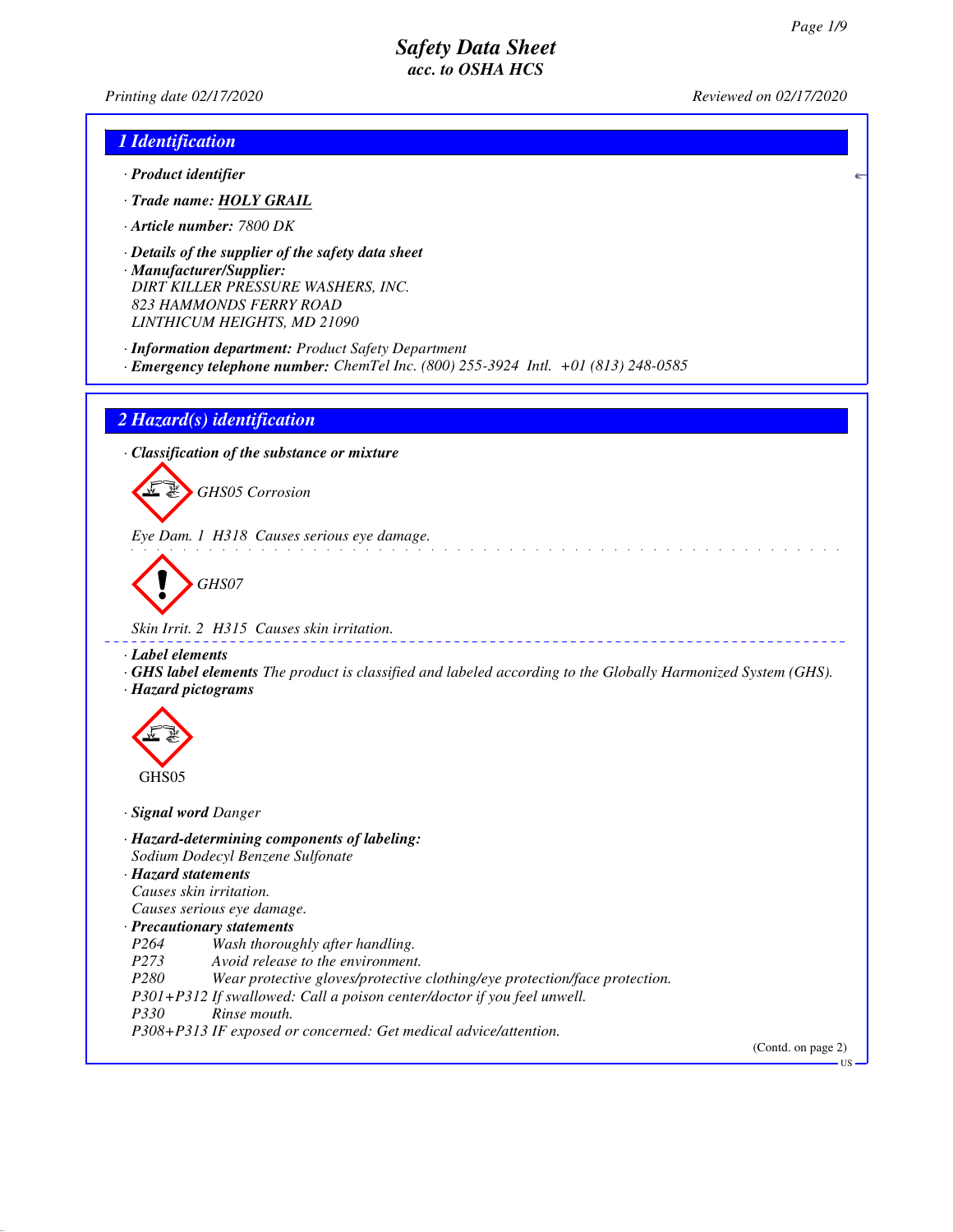(Contd. of page 1)

## *Safety Data Sheet acc. to OSHA HCS*

*Printing date 02/17/2020 Reviewed on 02/17/2020*

#### *Trade name: HOLY GRAIL*

*· Classification system: · NFPA ratings (scale 0 - 4)*

3  $\overline{0}$  $\overline{0}$ *Health = 3 Fire = 0 Reactivity = 0*

*· HMIS-ratings (scale 0 - 4)*

**HEALTH**  FIRE **REACTIVITY** 0  $\frac{13}{3}$  *Health* = \*3  $\overline{10}$ *Fire = 0 Reactivity = 0*

- *· Other hazards*
- *· Results of PBT and vPvB assessment*
- *· PBT: Not applicable.*

*· vPvB: Not applicable.*

## *3 Composition/information on ingredients*

*· Chemical characterization: Mixtures*

*· Description: Mixture of the substances listed below with nonhazardous additions.*

*· Dangerous components:*

*68081-81-2 Sodium Dodecyl Benzene Sulfonate >2.5-*≤*10%*

*68439-46-3 C9-11 Alcohols Ethoxylated* ≤*2.5%*

## *4 First-aid measures*

- *· Description of first aid measures*
- *· General information: Immediately remove any clothing soiled by the product.*
- *· After inhalation: In case of unconsciousness place patient stably in side position for transportation.*
- *· After skin contact: Immediately wash with water and soap and rinse thoroughly.*
- *· After eye contact: Rinse opened eye for several minutes under running water. Then consult a doctor.*
- *· After swallowing:*
- *Rinse out mouth and then drink plenty of water.*
- *A person vomiting while lying on their back should be turned onto their side.*
- *· Information for doctor:*
- *· Most important symptoms and effects, both acute and delayed*
- *Allergic reactions*
- *Cramp*

*Gastric or intestinal disorders*

*Nausea*

#### *· Indication of any immediate medical attention and special treatment needed*

*Treat skin and mucous membrane with antihistamine and corticoid preparations. Medical supervision for at least 48 hours.*

### *5 Fire-fighting measures*

*· Extinguishing media*

- *· Suitable extinguishing agents: Use fire fighting measures that suit the environment.*
- *· Special hazards arising from the substance or mixture No further relevant information available.*

(Contd. on page 3)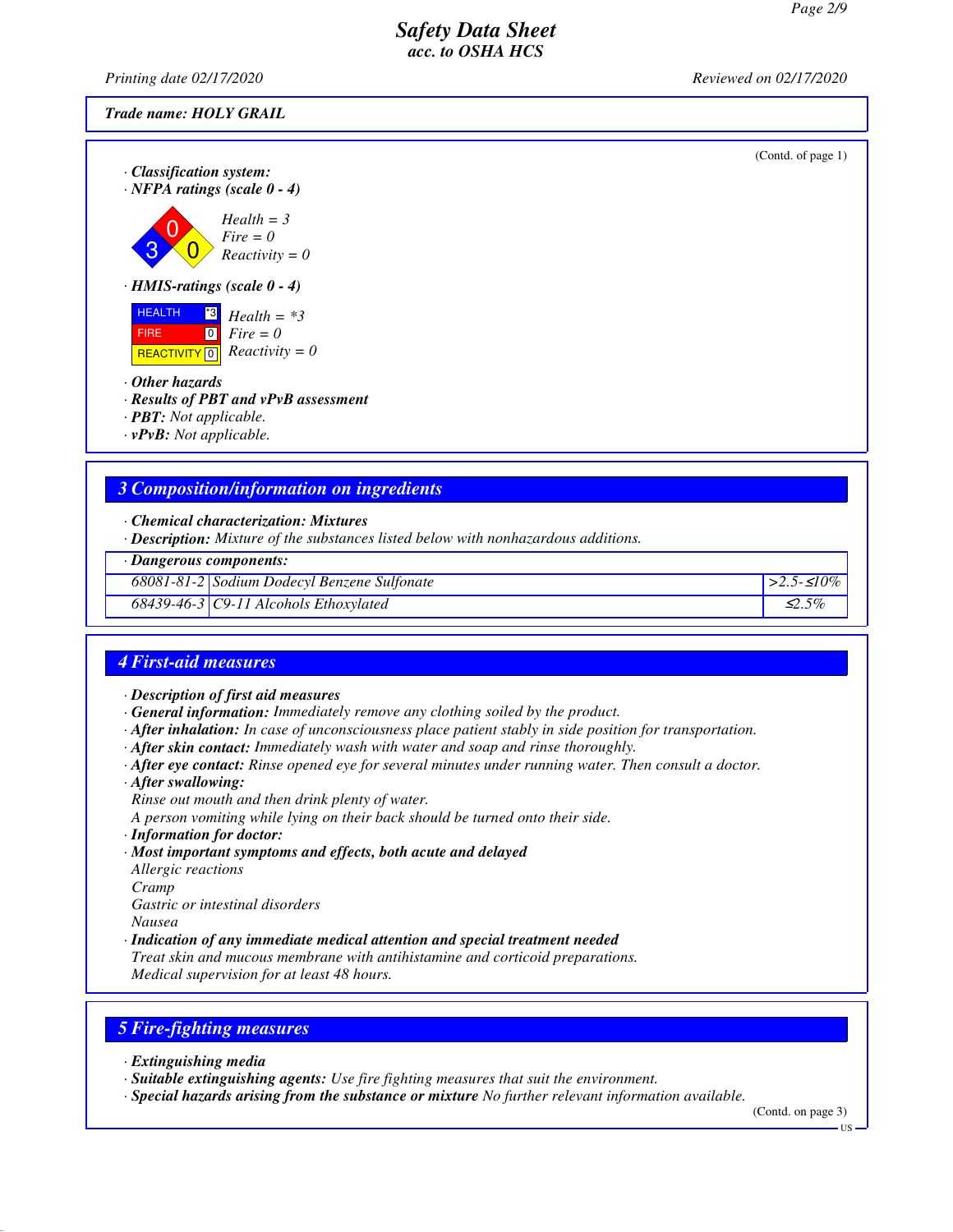*Printing date 02/17/2020 Reviewed on 02/17/2020*

*Trade name: HOLY GRAIL*

- *· Advice for firefighters*
- *· Protective equipment: No special measures required.*

#### *6 Accidental release measures*

- *· Personal precautions, protective equipment and emergency procedures Wear protective equipment. Keep unprotected persons away.*
- *· Environmental precautions: Do not allow product to reach sewage system or any water course. Inform respective authorities in case of seepage into water course or sewage system. Dilute with plenty of water.*
- *· Methods and material for containment and cleaning up: Absorb with liquid-binding material (sand, diatomite, acid binders, universal binders, sawdust). Use neutralizing agent. Dispose contaminated material as waste according to item 13.*
- *· Reference to other sections See Section 7 for information on safe handling. See Section 8 for information on personal protection equipment.*
- *See Section 13 for disposal information.*

#### *7 Handling and storage*

*· Handling:*

- *· Precautions for safe handling No special precautions are necessary if used correctly.*
- *· Information about protection against explosions and fires: No special measures required.*
- *· Conditions for safe storage, including any incompatibilities*

*· Storage:*

- *· Requirements to be met by storerooms and receptacles: No special requirements.*
- *· Information about storage in one common storage facility:*

*Store away from oxidizing agents. Store away from foodstuffs.*

- *· Further information about storage conditions: Keep receptacle tightly sealed.*
- *· Specific end use(s) No further relevant information available.*

#### *8 Exposure controls/personal protection*

- *· Additional information about design of technical systems: No further data; see item 7.*
- *· Control parameters*
- *· Components with limit values that require monitoring at the workplace:*

*The product does not contain any relevant quantities of materials with critical values that have to be monitored at the workplace.*

- *· Additional information: The lists that were valid during the creation were used as basis.*
- *· Exposure controls*
- *· Personal protective equipment:*
- *· General protective and hygienic measures:*
- *Keep away from foodstuffs, beverages and feed. Immediately remove all soiled and contaminated clothing. Wash hands before breaks and at the end of work. Avoid contact with the skin. Avoid contact with the eyes and skin.*

(Contd. on page 4)

(Contd. of page 2)

US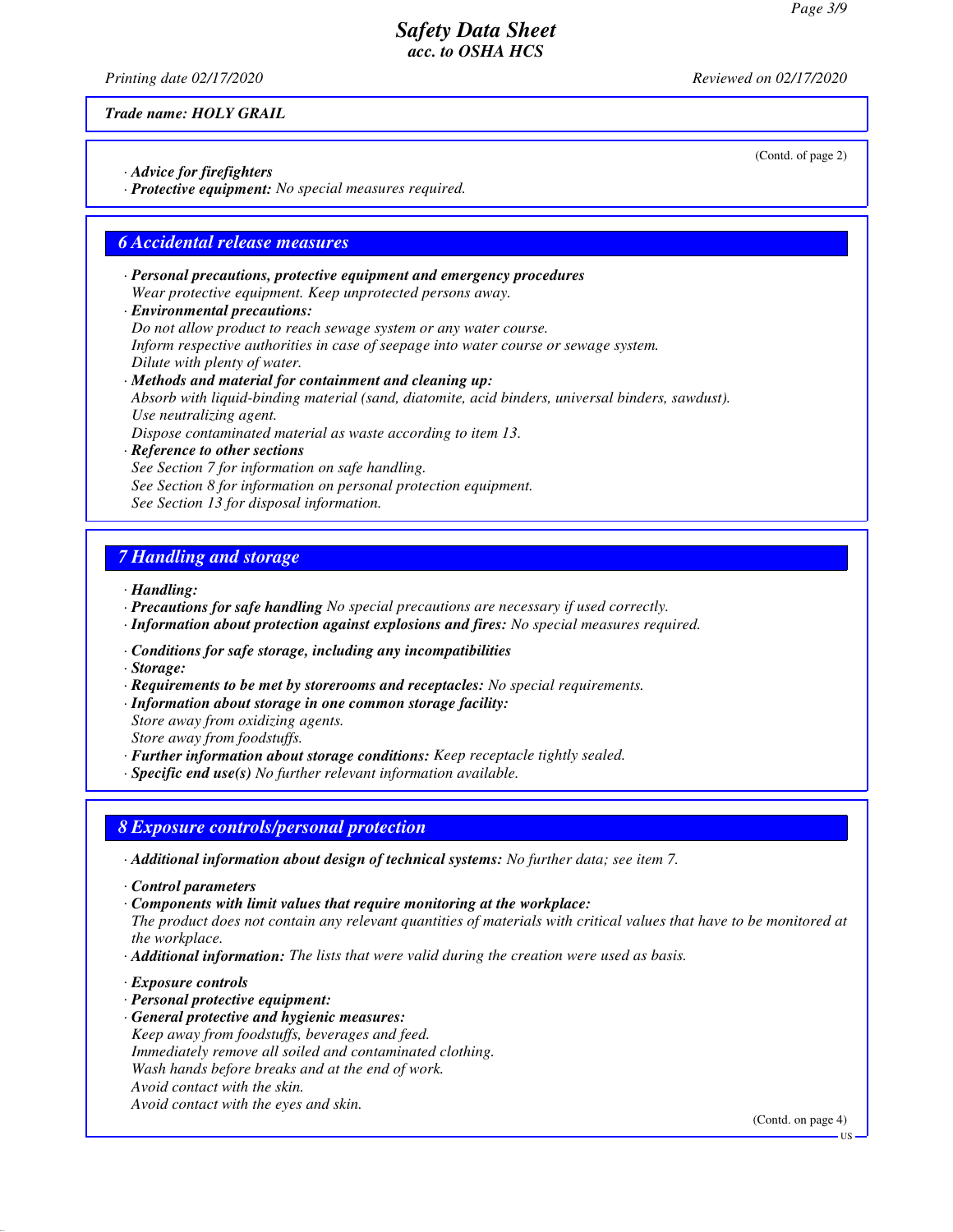*Printing date 02/17/2020 Reviewed on 02/17/2020*

#### *Trade name: HOLY GRAIL*

(Contd. of page 3)

US

*· Breathing equipment: Not required.*

*· Protection of hands:*



\_S*Protective gloves*

*The glove material has to be impermeable and resistant to the product/ the substance/ the preparation. Due to missing tests no recommendation to the glove material can be given for the product/ the preparation/ the chemical mixture.*

*Selection of the glove material on consideration of the penetration times, rates of diffusion and the degradation · Material of gloves*

*Neoprene gloves Nitrile rubber, NBR PVC or PE gloves*

*Butyl rubber, BR*

*The selection of the suitable gloves does not only depend on the material, but also on further marks of quality and varies from manufacturer to manufacturer. As the product is a preparation of several substances, the resistance of the glove material can not be calculated in advance and has therefore to be checked prior to the application.*

*· Penetration time of glove material*

*The exact break through time has to be found out by the manufacturer of the protective gloves and has to be observed.*

*· Not suitable are gloves made of the following materials: Leather gloves*

*· Eye protection:*



\_R*Tightly sealed goggles*

*· Body protection: Alkaline resistant protective clothing*

| · Information on basic physical and chemical properties |                                               |  |
|---------------------------------------------------------|-----------------------------------------------|--|
| <b>General Information</b>                              |                                               |  |
| $\cdot$ Appearance:                                     |                                               |  |
| Form:                                                   | Liquid                                        |  |
| Color:                                                  | Yellow                                        |  |
| $\cdot$ Odor:                                           | Characteristic                                |  |
| · Odor threshold:                                       | Not determined.                               |  |
| $\cdot$ pH-value at 20 °C (68 °F):                      | 8                                             |  |
| $\cdot$ Change in condition                             |                                               |  |
| <b>Melting point/Melting range:</b>                     | Undetermined.                                 |  |
| <b>Boiling point/Boiling range:</b>                     | 100 °C (212 °F)                               |  |
| · Flash point:                                          | Not applicable.                               |  |
| · Flammability (solid, gaseous):                        | Not applicable.                               |  |
| $\cdot$ Decomposition temperature:                      | Not determined.                               |  |
| $\cdot$ Auto igniting:                                  | Product is not selfigniting.                  |  |
| · Danger of explosion:                                  | Product does not present an explosion hazard. |  |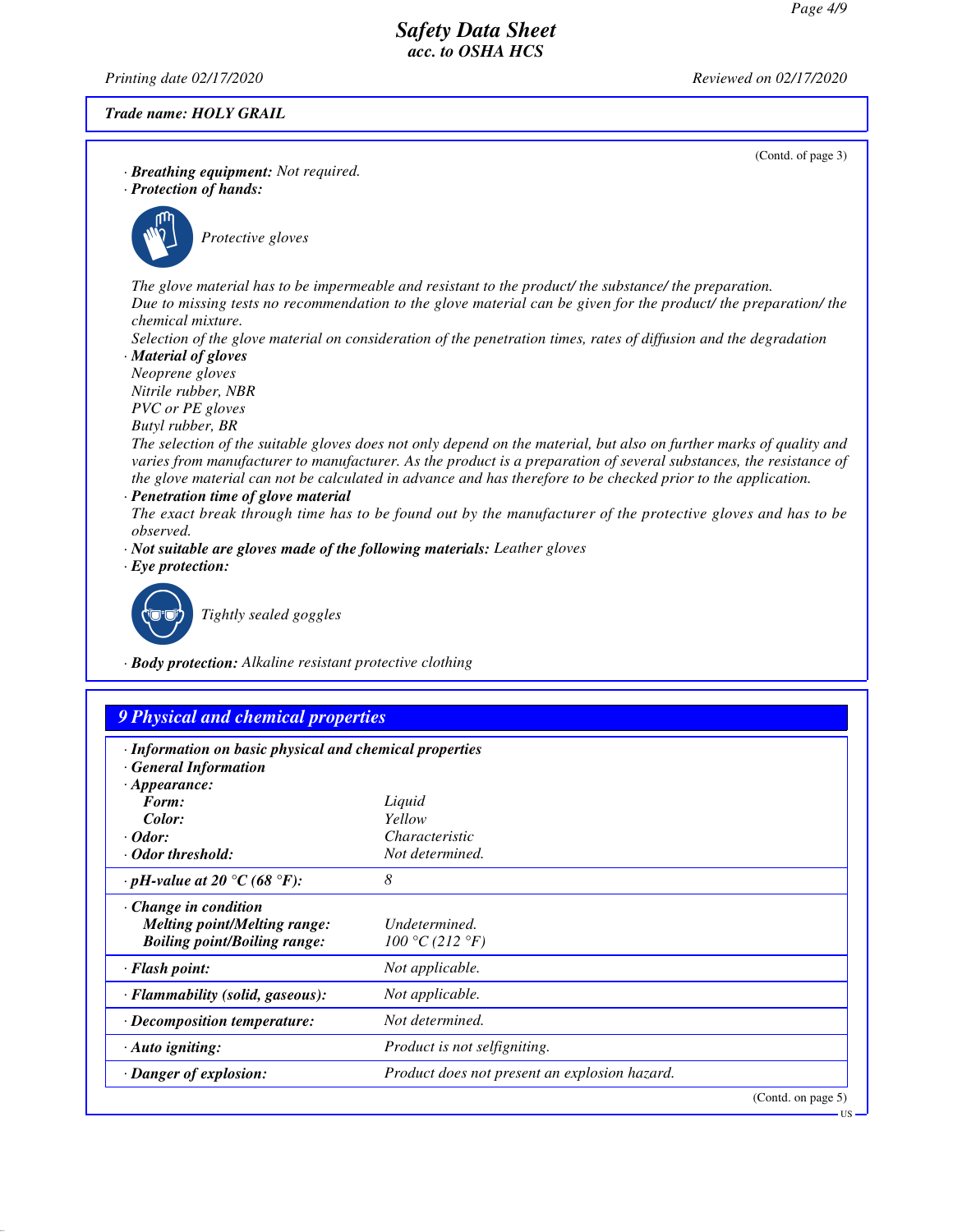*Printing date 02/17/2020 Reviewed on 02/17/2020*

#### *Trade name: HOLY GRAIL*

|                                                                       |                                            | (Contd. of page 4) |
|-----------------------------------------------------------------------|--------------------------------------------|--------------------|
| $\cdot$ Explosion limits:                                             |                                            |                    |
| Lower:                                                                | Not determined.                            |                    |
| <b>Upper:</b>                                                         | Not determined.                            |                    |
| $\cdot$ Vapor pressure at 20 $\rm{^{\circ}C}$ (68 $\rm{^{\circ}F}$ ): | 23 hPa $(17.3 \text{ mm Hg})$              |                    |
| $\cdot$ Density at 20 °C (68 °F):                                     | $1.05$ g/cm <sup>3</sup> (8.76225 lbs/gal) |                    |
| · Relative density                                                    | Not determined.                            |                    |
| · Vapor density                                                       | Not determined.                            |                    |
| · Evaporation rate                                                    | Not determined.                            |                    |
| · Solubility in / Miscibility with                                    |                                            |                    |
| Water:                                                                | Fully miscible.                            |                    |
| · Partition coefficient (n-octanol/water): Not determined.            |                                            |                    |
| · Viscosity:                                                          |                                            |                    |
| Dynamic:                                                              | Not determined.                            |                    |
| Kinematic:                                                            | Not determined.                            |                    |
| · Solvent content:                                                    |                                            |                    |
| Organic solvents:                                                     | $0.3\%$                                    |                    |
| Water:                                                                | 86.4%                                      |                    |
| <b>VOC</b> content:                                                   | $0.26\%$                                   |                    |
|                                                                       | 2.7 g/l / 0.02 lb/gal                      |                    |
| <b>Solids</b> content:                                                | 7.1%                                       |                    |
| $\cdot$ Other information                                             | No further relevant information available. |                    |

### *10 Stability and reactivity*

- *· Reactivity No further relevant information available.*
- *· Chemical stability*
- *· Thermal decomposition / conditions to be avoided: No decomposition if used according to specifications.*
- *· Possibility of hazardous reactions Reacts with strong acids and oxidizing agents.*
- *· Conditions to avoid No further relevant information available.*
- *· Incompatible materials: No further relevant information available.*
- *· Hazardous decomposition products:*
- *Sulfur oxides (SOx)*

*Carbon monoxide and carbon dioxide*

### *11 Toxicological information*

- *· Information on toxicological effects*
- *· Acute toxicity:*
- *· Primary irritant effect:*
- *· on the skin: Irritant to skin and mucous membranes.*
- *· on the eye: Strong irritant with the danger of severe eye injury.*
- *· Sensitization: No sensitizing effects known.*
- *· Additional toxicological information:*

*The product shows the following dangers according to internally approved calculation methods for preparations: Irritant*

(Contd. on page 6)

US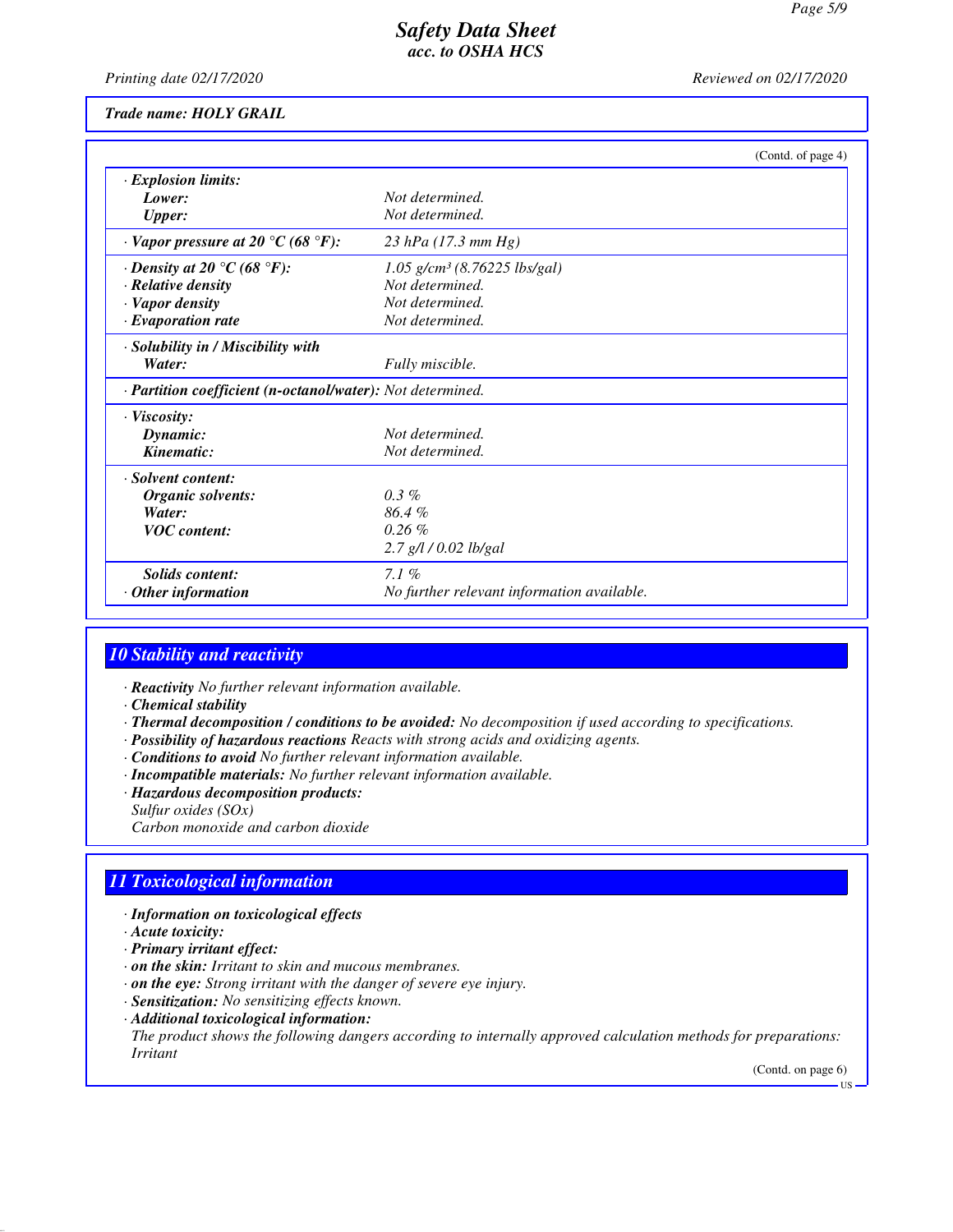*Printing date 02/17/2020 Reviewed on 02/17/2020*

#### *Trade name: HOLY GRAIL*

(Contd. of page 5)

*· Carcinogenic categories*

*· IARC (International Agency for Research on Cancer)*

*111-76-2 2-butoxyethanol 3* 

*67-63-0 propan-2-ol 3* 

*· NTP (National Toxicology Program)*

*no ingredient above de minimis level is listed*

*· OSHA-Ca (Occupational Safety & Health Administration)*

*None of the ingredients is listed.*

## *12 Ecological information*

*· Toxicity*

- *· Aquatic toxicity: No further relevant information available.*
- *· Persistence and degradability No further relevant information available.*
- *· Behavior in environmental systems:*
- *· Bioaccumulative potential No further relevant information available.*
- *· Mobility in soil No further relevant information available.*
- *· Additional ecological information:*
- *· General notes:*

*Water hazard class 2 (Self-assessment): hazardous for water*

- *Do not allow product to reach ground water, water course or sewage system. Must not reach bodies of water or drainage ditch undiluted or unneutralized. Danger to drinking water if even small quantities leak into the ground.*
- *· Results of PBT and vPvB assessment*
- *· PBT: Not applicable.*
- *· vPvB: Not applicable.*
- *· Other adverse effects No further relevant information available.*

### *13 Disposal considerations*

#### *· Waste treatment methods*

*· Recommendation:*

*Must not be disposed of together with household garbage. Do not allow product to reach sewage system.*

- *· Uncleaned packagings:*
- *· Recommendation: Disposal must be made according to official regulations.*
- *· Recommended cleansing agent: Water, if necessary with cleansing agents.*

| · UN-Number<br>· DOT, IMDG, IATA                     |                |  |
|------------------------------------------------------|----------------|--|
| $\cdot$ UN proper shipping name<br>· DOT, IMDG, IATA | -              |  |
| $\cdot$ Transport hazard class(es)                   |                |  |
| $\cdot$ <i>DOT</i>                                   | Not applicable |  |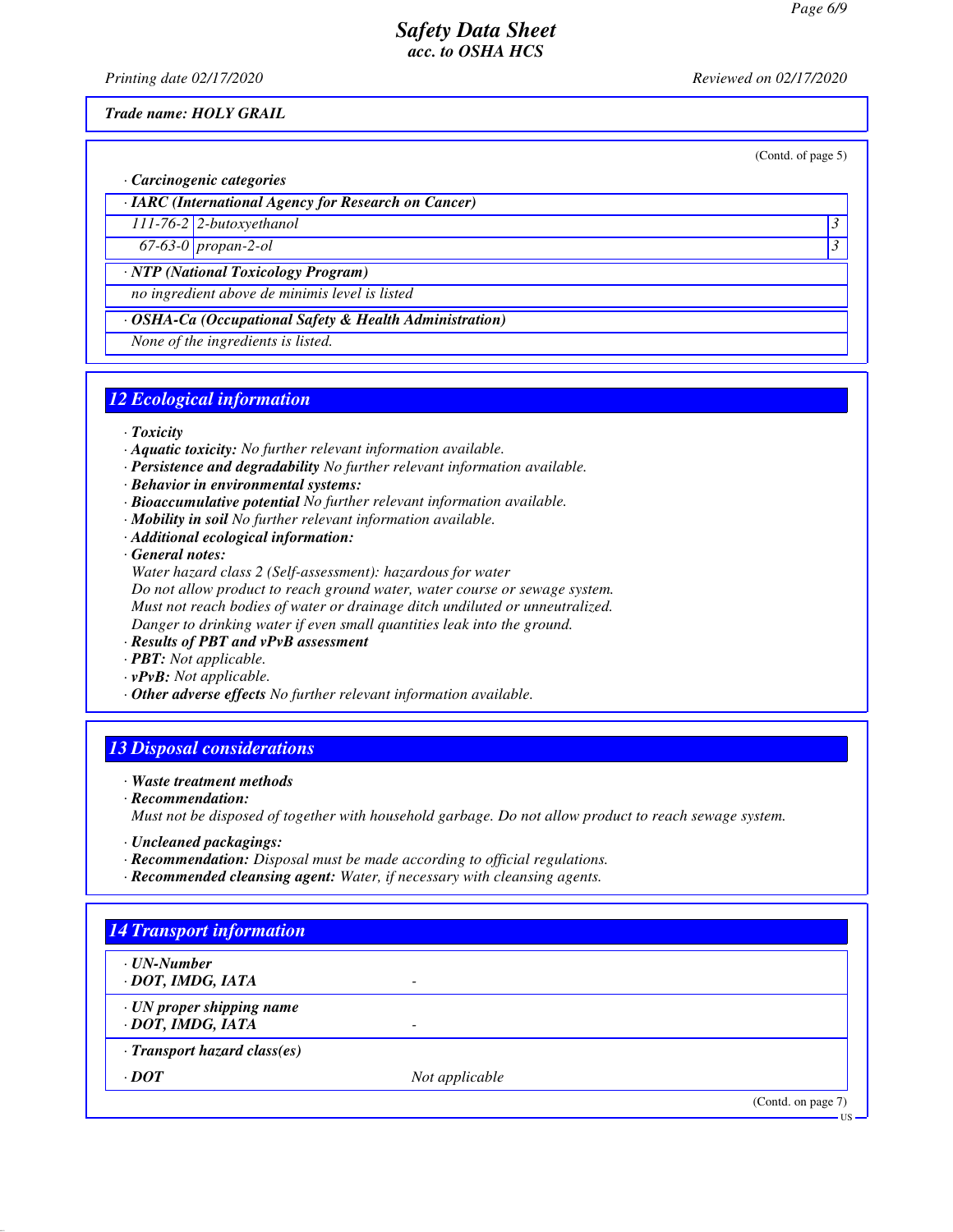*Printing date 02/17/2020 Reviewed on 02/17/2020*

### *Trade name: HOLY GRAIL*

|                                                                                     |                          | (Contd. of page $6$ ) |
|-------------------------------------------------------------------------------------|--------------------------|-----------------------|
| $\cdot$ Class                                                                       |                          |                       |
| $\cdot$ IMDG, IATA<br>· Class                                                       |                          |                       |
| · Packing group<br>· DOT, IMDG, IATA                                                | $\overline{\phantom{0}}$ |                       |
| · Environmental hazards:<br>$\cdot$ Marine pollutant:                               | No                       |                       |
| · Transport in bulk according to Annex II of<br><b>MARPOL73/78 and the IBC Code</b> | Not applicable.          |                       |
| · UN "Model Regulation":                                                            |                          |                       |

# *15 Regulatory information*

*· Safety, health and environmental regulations/legislation specific for the substance or mixture · Sara*

|                        | · Section 355 (extremely hazardous substances):                                                                                          |                   |
|------------------------|------------------------------------------------------------------------------------------------------------------------------------------|-------------------|
|                        | None of the ingredients is listed.                                                                                                       |                   |
|                        | · Section 313 (Specific toxic chemical listings):                                                                                        |                   |
|                        | 7758-29-4 pentasodium triphosphate                                                                                                       |                   |
|                        | 111-76-2 2-butoxyethanol                                                                                                                 |                   |
|                        | $67-63-0$ propan-2-ol                                                                                                                    |                   |
|                        | · TSCA (Toxic Substances Control Act):                                                                                                   |                   |
|                        | 68081-81-2 Sodium Dodecyl Benzene Sulfonate                                                                                              | <b>ACTIVE</b>     |
|                        | 68439-46-3 C9-11 Alcohols Ethoxylated                                                                                                    | <b>ACTIVE</b>     |
|                        | 7758-29-4 pentasodium triphosphate                                                                                                       | <b>ACTIVE</b>     |
|                        | 111-76-2 2-butoxyethanol                                                                                                                 | <b>ACTIVE</b>     |
|                        | 68648-87-3 Benzene C-10-16 Alkylate                                                                                                      | <b>ACTIVE</b>     |
|                        | 7757-82-6 sodium sulphate                                                                                                                | <b>ACTIVE</b>     |
|                        | 4719-04-4 2,2',2"-(hexahydro-1,3,5-triazine-1,3,5-triyl)triethanol                                                                       | <b>ACTIVE</b>     |
|                        | 68604-75-1 Fatty Acids, coco, reaction products with diethylenetriamine and soya fatty acids,<br>ethoxylated, chloromethane quaternized. | <b>ACTIVE</b>     |
|                        | $67-63-0$ propan-2-ol                                                                                                                    | <b>ACTIVE</b>     |
|                        | $56-81-5$ glycerol                                                                                                                       | <b>ACTIVE</b>     |
|                        | 1300-72-7 sodium xylenesulphonate                                                                                                        | <b>ACTIVE</b>     |
|                        | 7732-18-5 water, distilled, conductivity or of similar purity                                                                            | <b>ACTIVE</b>     |
|                        | · Hazardous Air Pollutants                                                                                                               |                   |
|                        | None of the ingredients is listed.                                                                                                       |                   |
| $\cdot$ Proposition 65 |                                                                                                                                          |                   |
|                        | Chemicals known to cause cancer:                                                                                                         |                   |
|                        | None of the substances are listed                                                                                                        |                   |
|                        | Chemicals known to cause reproductive toxicity for females:                                                                              |                   |
|                        | None of the ingredients is listed.                                                                                                       |                   |
|                        |                                                                                                                                          | (Cond. on page 8) |
|                        |                                                                                                                                          | -US               |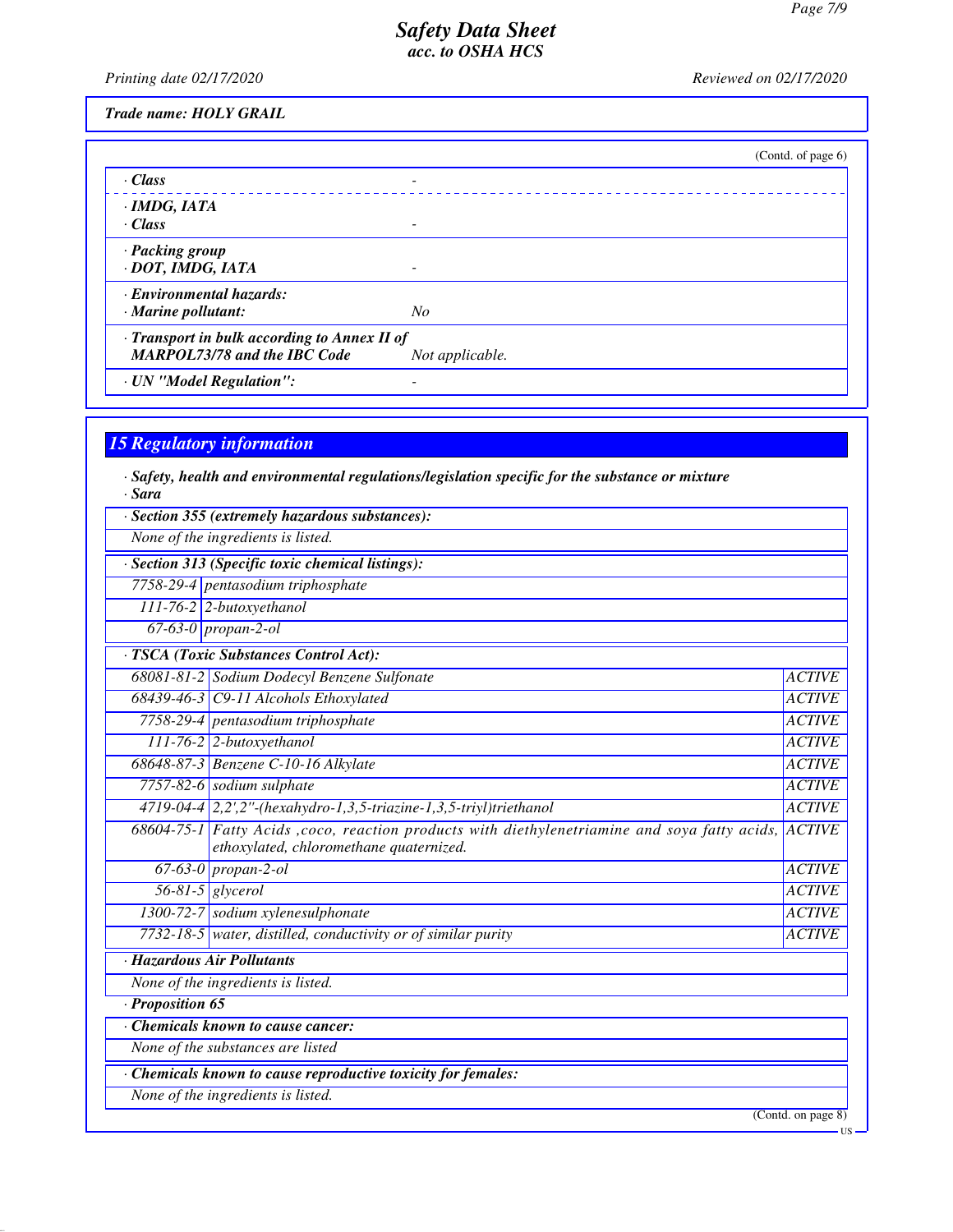*Printing date 02/17/2020 Reviewed on 02/17/2020*

(Contd. of page 7)

*Trade name: HOLY GRAIL*

*· Chemicalsknown to cause reproductive toxicity for males.*

*None of the ingredients is listed.*

*· Chemicals known to cause developmental toxicity:*

*None of the ingredients is listed.*

*· Carcinogenic categories*

*· EPA (Environmental Protection Agency)*

*111-76-2 2-butoxyethanol NL*

*· TLV (Threshold Limit Value established by ACGIH)*

*111-76-2 2-butoxyethanol A3*

*67-63-0 propan-2-ol A4*

#### *· NIOSH-Ca (National Institute for Occupational Safety and Health)*

*None of the ingredients is listed.*

*· GHS label elements The product is classified and labeled according to the Globally Harmonized System (GHS). · Hazard pictograms*



*· Signal word Danger*

*· Hazard-determining components of labeling:*

*Sodium Dodecyl Benzene Sulfonate*

*· Hazard statements*

*Causes skin irritation.*

*Causes serious eye damage.*

*· Precautionary statements*

*P264 Wash thoroughly after handling.*

*P273 Avoid release to the environment.*

*P280 Wear protective gloves/protective clothing/eye protection/face protection.*

*P301+P312 If swallowed: Call a poison center/doctor if you feel unwell.*

*P330 Rinse mouth.*

*P308+P313 IF exposed or concerned: Get medical advice/attention.*

*· Chemical safety assessment: A Chemical Safety Assessment has not been carried out.*

## *16 Other information*

*This information is based on our present knowledge. However, this shall not constitute a guarantee for any specific product features and shall not establish a legally valid contractual relationship.*

*· Department issuing SDS: Environment protection department.*

*· Date of preparation / last revision 02/17/2020 / - Revised 6/5/2014 to DDBSA Sodium Salt base. · Abbreviations and acronyms: IMDG: International Maritime Code for Dangerous Goods DOT: US Department of Transportation IATA: International Air Transport Association ACGIH: American Conference of Governmental Industrial Hygienists EINECS: European Inventory of Existing Commercial Chemical Substances ELINCS: European List of Notified Chemical Substances CAS: Chemical Abstracts Service (division of the American Chemical Society)*

(Contd. on page 9)